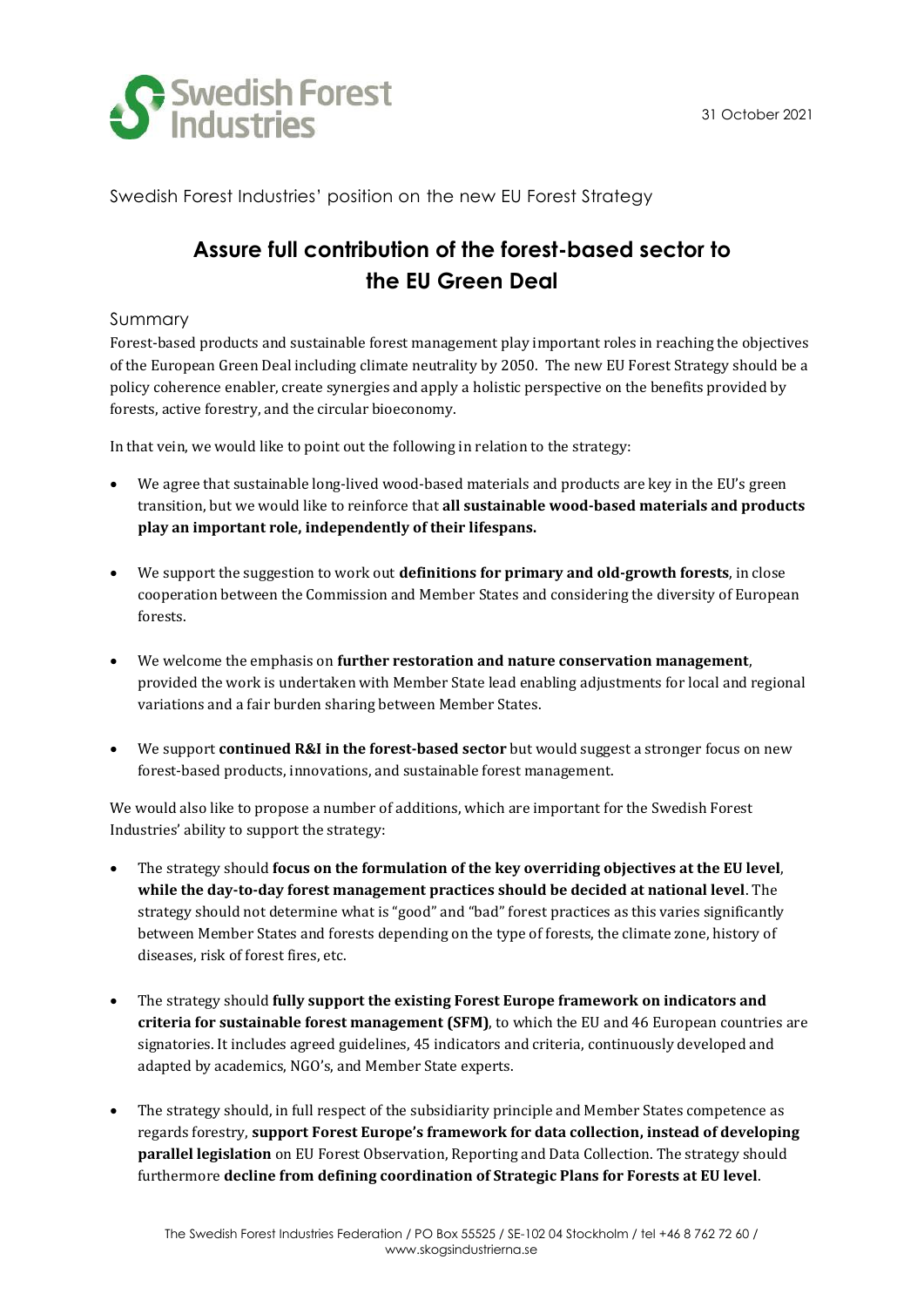

# **Detailed comments on separate sections of the new EU Forest Strategy**

Section 2: Supporting the socio-economic functions of forests for thriving rural areas and boosting forest-based bioeconomy within sustainability boundaries

The strategy states that "Sustainably-produced and long-lived wood-based products can help to achieve climate neutrality by storing carbon and substituting fossil-based materials, in particular through their embodied carbon add to carbon removal that otherwise takes place through biological processes". The Swedish Forest Industries fully agree with this statement, but would like to expand it, since **all sustainable wood-based materials and products play an important role in the green transition, independently of their lifespans**.

All different wood-based products are important in climate change mitigation, providing carbon storage and/or substitution, displacing fossil resources. Products of a shorter lifetime also contribute towards a more low-carbon and circular economy and are important products for our welfare and health demonstrated by products such as packaging material, toilet paper, diapers, sanitary pads and tampons.

When practicing SFM, **the whole tree is used in a resource efficient way in integrated value-chains,**  resulting in both long- and short-lived products being produced simultaneously. To produce high-quality wood suitable for construction, the forest must be thinned. The small-diameter wood from these thinnings, as well as the side-streams from production of long-lived products, are used to produce pulp, paper, board, and energy. **Different products should therefore not be put against each other**, as they are complementary.

**As for the principle of cascading, it is a sound and essential principle for the forest-based sector and already a market-based reality. Cascading use should not be regulated at the EU level,** as forestbased value chains differ between and within the Member States, they vary and develop in content and efficiency over time. The "correct use" of raw material is therefore difficult to define in a way that suits all forests and all Member States and would risk hamper innovation and investments in the bioeconomy.

Initiatives on promoting non-wood forest-based bioeconomy through different collaboration and cooperation programs are positive and can be of importance in rural areas and for the local economy, especially regarding nature tourism. It is important to always involve the forest owners in any such actions or initiatives. The same goes for initiatives to develop skills.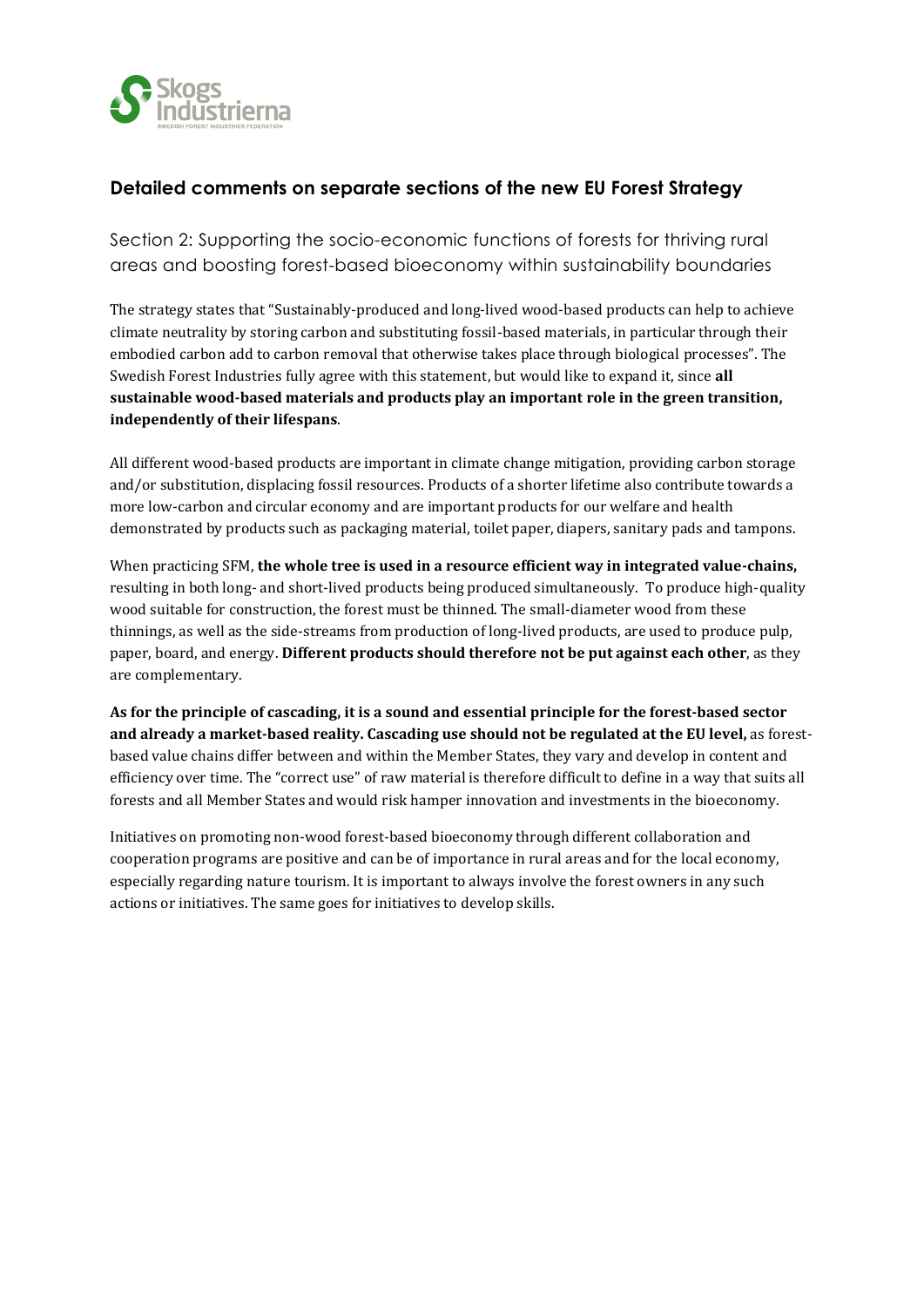

Section 3: Protecting, restoring and enlarging EU's forests to combat climate change, reverse biodiversity loss and ensure resilient and multifunctional forest ecosystems

The Swedish Forest Industries agree with the objective set in the introduction of this section, namely that the **forests need to be resilient and adaptable to continue to deliver ecosystem services and socioeconomic and environmental functions.** 

Given the great variety of forest types, owners, management traditions and nature types in Europe, **each country and its forest owners are best suited to choose and adapt specific management measures**, while respecting overall forest and environmental objectives.

Against this background we have the following comments/suggestions:

## *Primary and old growth forest*

The protection of forests is an important and integrated part of forest and environmental policy in most Member States. In Sweden, the area of voluntary forest set asides, made by forest owners without any payment from the state, is even bigger than the total area of formally protected productive forest land. The proposal to put all primary and old growth forests under strict legal protection requires relevant, accepted, and reasonable definitions of the two concepts. This is, however, not the situation today. **We therefore support the suggestion in the strategy to work out definitions for primary and oldgrowth forests in close cooperation with Member States taking into consideration the diversity of European forests.** 

It is important to remember that the protection of old forests is an action for biodiversity purposes, but not for climate change mitigation. Old forests act of course as a carbon stock, but not as a carbon sink, as with the ageing of trees and the closing of forest canopies, forests' growth and capacity to remove carbon declines1. Instead, **the most effective way to mitigate climate change is to increase forest growth and to use the biomass to produce wood-based products which can substitute fossil-based materials and energy**. Using old forests as a carbon stock also includes a risk as the stored carbon will be emitted if the forest is affected by a fire, a storm felling or other disasters.

#### *Forest restoration*

Sustainable forest management practices that preserve and restore biodiversity, promote the growth of vital and resilient forests, and develop recreational and social values are cornerstones of Swedish forest policy. **We therefore welcome the emphasis in the strategy on the need for further restoration and nature conservation management, mainly in set aside areas**. In this context, we want to highlight that any EU restoration policy development must be based on the recognition that we have a great variety of forests in Europe. A one-size-fits-all solution does not exist; instead, adjustments for local and regional variations are a must. Member State lead on work related to restoration and forest management practices must be acknowledged.

<sup>1</sup> e.g., Pugh et al. 2020**:** [Role of forest regrowth in global carbon sink dynamics,](https://www.pnas.org/content/116/10/4382) (PNAS), Gundersen et al. 2021: [Old-growth forest carbon sinks overestimated](https://www.nature.com/articles/s41586-021-03266-z)**,** (Nature).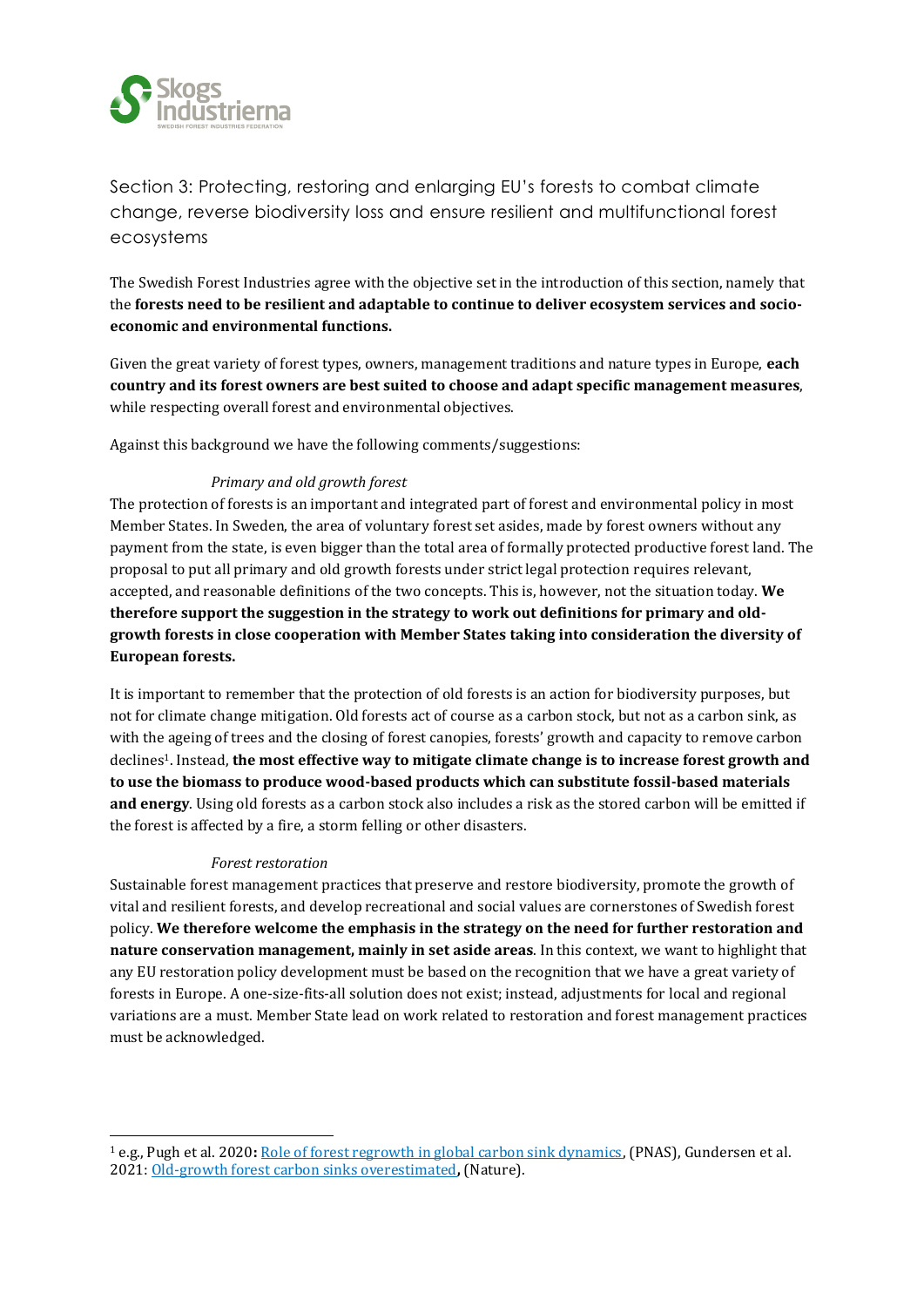

#### *Forest management practices*

The strategy points out "good" and "bad" forest practices respectively, where continuous-cover forestry is an example of good practice, and clear-cutting is an example of bad practice. Forest experts, however, agree that **it is not possible, to define such "good" and "bad" practices without taking into account the context, e.g. the type of forest, the climate zone, history of natural diseases, risk of forest fires, etc.** The Swedish Forest Industries are therefore convinced that an EU forest strategy, in full respect of the subsidiarity principle and Member States competence as regards forestry, cannot determine these practices and should instead focus on the overall objectives. The day-to-day forest management practices should be left to the national level in line with the EU Treaties.

In the early 1990s, production and environmental objectives were given equal weight in the Swedish forest legislation and clear-cutting has been aligned with high environmental standards for promoting biodiversity. Nordic forests are today managed with the highest environmental concerns and naturebased methods, resulting in a positive development for biodiversity. The Swedish Forest Act requires for example that deadwood is preserved and created to promote wood-living insects. The **positive impacts of the clear-cutting practice on biodiversity** include increased amounts of deadwood, increased share of deciduous trees, and promoting flora and fauna that prefer open, sun-exposed habitats. These impacts are apparent in national statistics and scientific reports.

Additionally, **there is a biological basis for the clear-cutting practice related to the ecological structure and function of boreal forest ecosystems**, being characterised by slow growth, i.e., low productivity, and nitrogen deficiency. To promote forest growth, nitrogen needs to be mobilised, which happens via disturbance to the soil and the ecosystem. Clear-cutting is one such way of disturbing the ecosystem and thus, a way to promote tree growth in boreal forests.

### *Sustainable Forest Management*

The strategy suggests that the Commission together with Member States should identify additional indicators as well as thresholds or ranges for sustainable forest management concerning forest ecosystem conditions, such as health, biodiversity and climate objectives. We believe that **starting a parallel process to Forest Europe on SFM would be counterproductive.** 

Within Forest Europe, to which EU and 46 European countries are signatories, comprehensive indicators and criteria for SFM already exist and are continuously developed. Its agreed guidelines and 45 criteria and indicators have been developed together with academics, non-governmental organizations, and Member State experts. The indicators allow for regional and local interpretations and adaptations and are both quantitative and qualitative. This ensures that target-setting for SFM can be evaluated – but the criteria are also general enough to ensure wide applicability.

The most important aspect of SFM is that it is adaptable and continuously developed. This is acknowledged in Forest Europe's first indicator for SFM: an active national forest programme (NFP) or equivalent. At the same time, Forest Europe is in itself an arena for developing SFM between its signatory countries and the EU. **By-passing Forest Europe with, for example, EU legislation in the development of SFM risks reducing national confidence in common policy development in Europe**. Developing new criteria, indicators and quantified thresholds for sustainable forest management is the responsibility of Member States. The Commission is very welcome to support and contribute to that work, instead of developing a separate process.